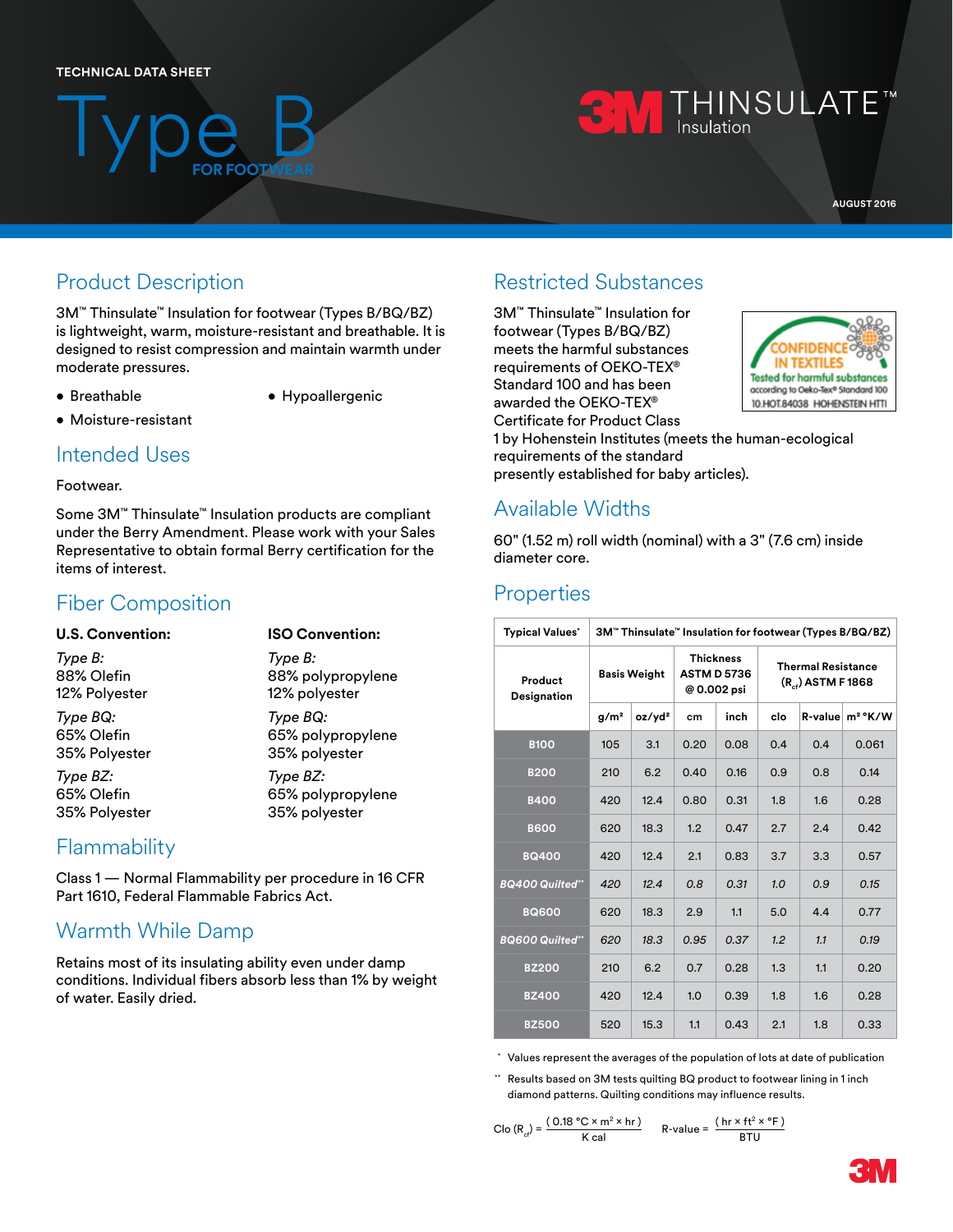**VDe** 



# Construction Guidelines

### **GENERAL MANUFACTURING GUIDELINES**

3M™ Thinsulate™ Insulation products need to be properly used in order to produce their intended benefits in apparel and related articles. For this reason, specifiers, manufacturers and converters need to abide by the construction guidelines in this Technical Data Sheet, as well as by the proper end-article placement and coverage guidelines in the *Product Usage Requirements (PUR)* brochure. It is primarily the article manufacturer's/designer's responsibility to assure their end customers' satisfaction by:

- 1. Selecting appropriate shell and lining materials, including findings for the intended application.
- 2. Following the construction guidelines supplied by 3M for the design and manufacture of each article.
- 3. Determination of the proper care instructions (taking into account 3M recommended care instructions) and creation of the appropriate label to be sewn into each garment.

#### **CONSTRUCTION GUIDELINES FOR FOOTWEAR**

Adhesive lamination is a suitable method of construction for 3M™ Thinsulate™ Water-Resistant Insulation for footwear (Type B) and 3M™ Thinsulate™ Insulation for footwear (Type BZ) products.

Quilting is also a suitable method of construction for all 3M™ Thinsulate™ Insulation for footwear products, with the minimum quilt spacing recommended being a 1" × 1.5" (2.5 cm × 3.8 cm) diamond. Quilting is required for 3M™ Thinsulate™ Insulation for footwear (Type BQ), 3M™ Thinsulate™ Insulation (Type C200) and 3M™ Thinsulate™ 50% Recycled Insulation (Type R200).

For questions, contact 3M Home Care Division Customer Service at 651-575-6694.



To reduce the inhalation of fibers or airborne dust, always use an appropriate respirator when the cutting or processing of rolls is expected to produce fibrous or airborne dust.